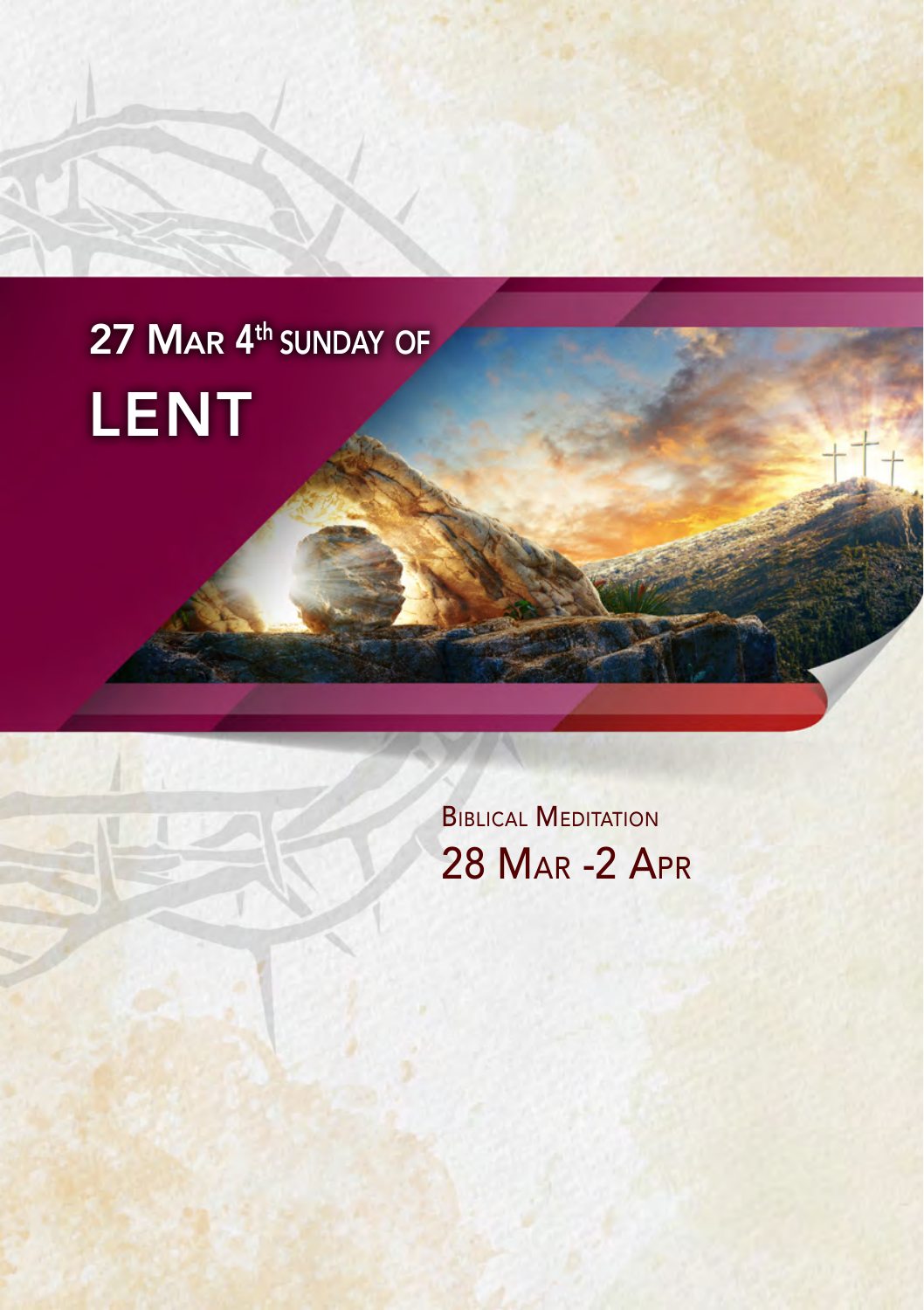

"See, I will create new heavens and a new earth. The former things will not be remembered, nor will they come to mind. But be glad and rejoice forever in what I will create, for I will create Jerusalem to be a delight and its people a joy. I will rejoice over Jerusalem and take delight in my people; the sound of weeping and of crying will be heard in it no more. "Never again will there be in it an infant who lives but a few days, or an old man who does not live out his years; the one who dies at a hundred will be thought a mere child; will be considered accursed. They will build houses and dwell in them; they will plant vineyards and eat their fruit. No longer will they build houses and others live in them, or plant and others eat. For as the days of a tree, so will be the days of my people; my chosen ones will long enjoy the work of their hands. They will not labor in vain, nor will they bear children doomed to misfortune; for they will be a people blessed by the LORD, they and their descendants with them. Before they call I will answer; while they are still speaking I will hear. The wolf and the lamb will feed together, and the lion will eat straw like the ox, and dust will be the serpent's food. They will neither harm nor destroy on all my holy mountain," says the LORD. (Isaiah 65:17–25)

## **MEDITATE**

The coming of a new heaven and a new earth tells us a crystal-clear fact: We must complete the things God has entrusted to us while we are living on earth, so that by the time our Lord comes again, we can give an account to Him and live forever and ever in the new heaven and new earth with our Lord.

# **Pray**

O Lord our God, in your holy Sacraments you have given us a foretaste of the good things of your kingdom: Direct us, we pray, in the way that leads to eternal life, that we may come to appear before you in that place of light where you dwell for ever with your saints; through Jesus Christ our Lord, who lives and reigns with you and the Holy Spirit, one God, for ever and ever. Amen.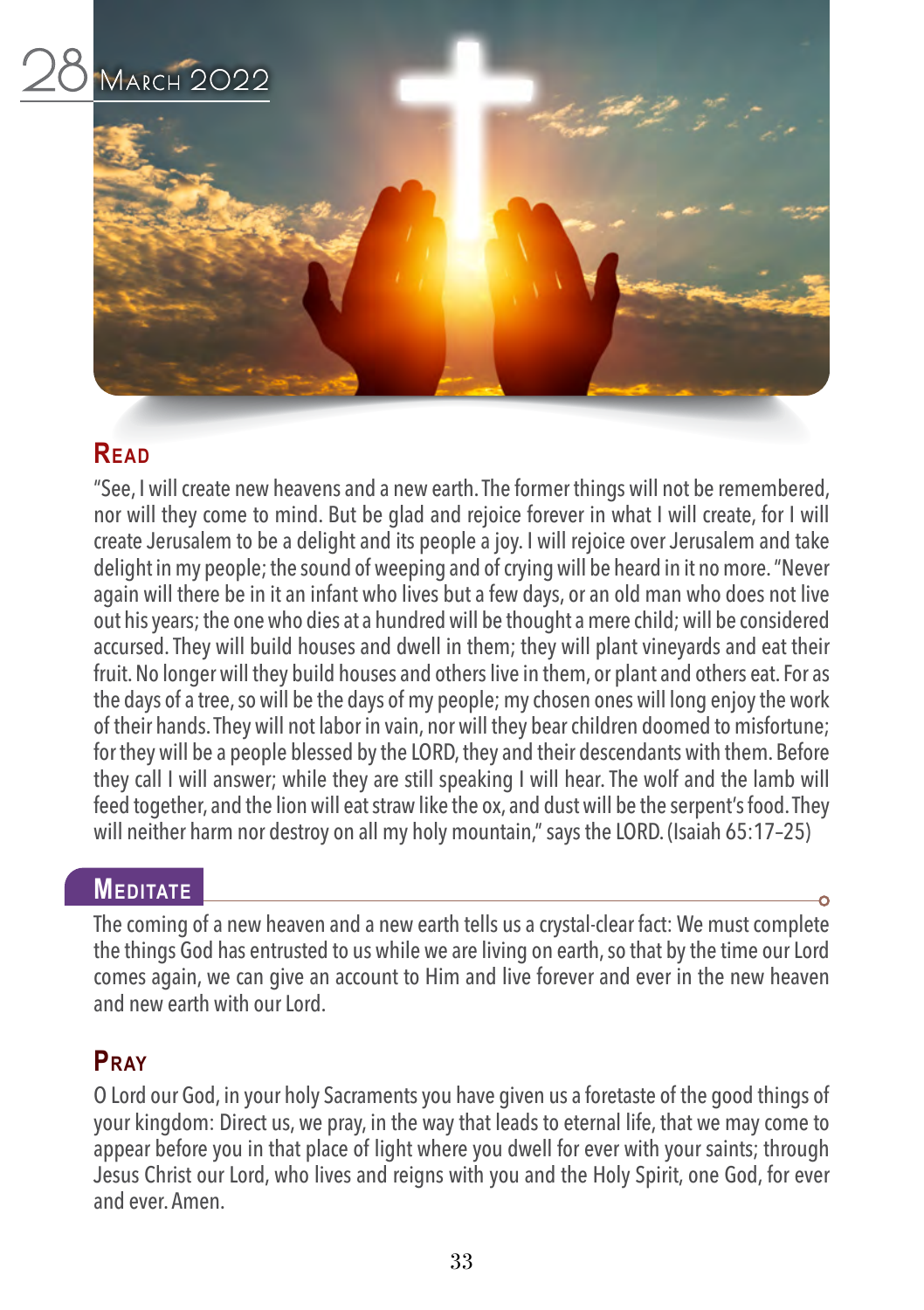

God is our refuge and strength, an ever-present help in trouble. Therefore we will not fear, though the earth give way and the mountains fall into the heart of the sea, though its waters roar and foam and the mountains quake with their surging. There is a river whose streams make glad the city of God, the holy place where the Most High dwells. God is within her, she will not fall; God will help her at break of day. Nations are in uproar, kingdoms fall; he lifts his voice, the earth melts. The LORD Almighty is with us; the God of Jacob is our fortress. Come and see what the LORD has done, the desolations he has brought on the earth. (Psalm 46:1–8)

#### **MEDITATE**

The entire passage tells us that God is our refuge. He is LORD God of hosts and the mighty God. He is also God of Jacob. He is even 'Immanuel', God with us. In times of danger, may we rely on God's presence so that we who are weak and have little faith will not tremble.

# **Pray**

O God, with you is the well of life, and in your light we see light: Quench our thirst with living water, and flood our darkened minds with heavenly light; through Jesus Christ our Lord, who lives and reigns with you and the Holy Spirit, one God, for ever and ever. Amen.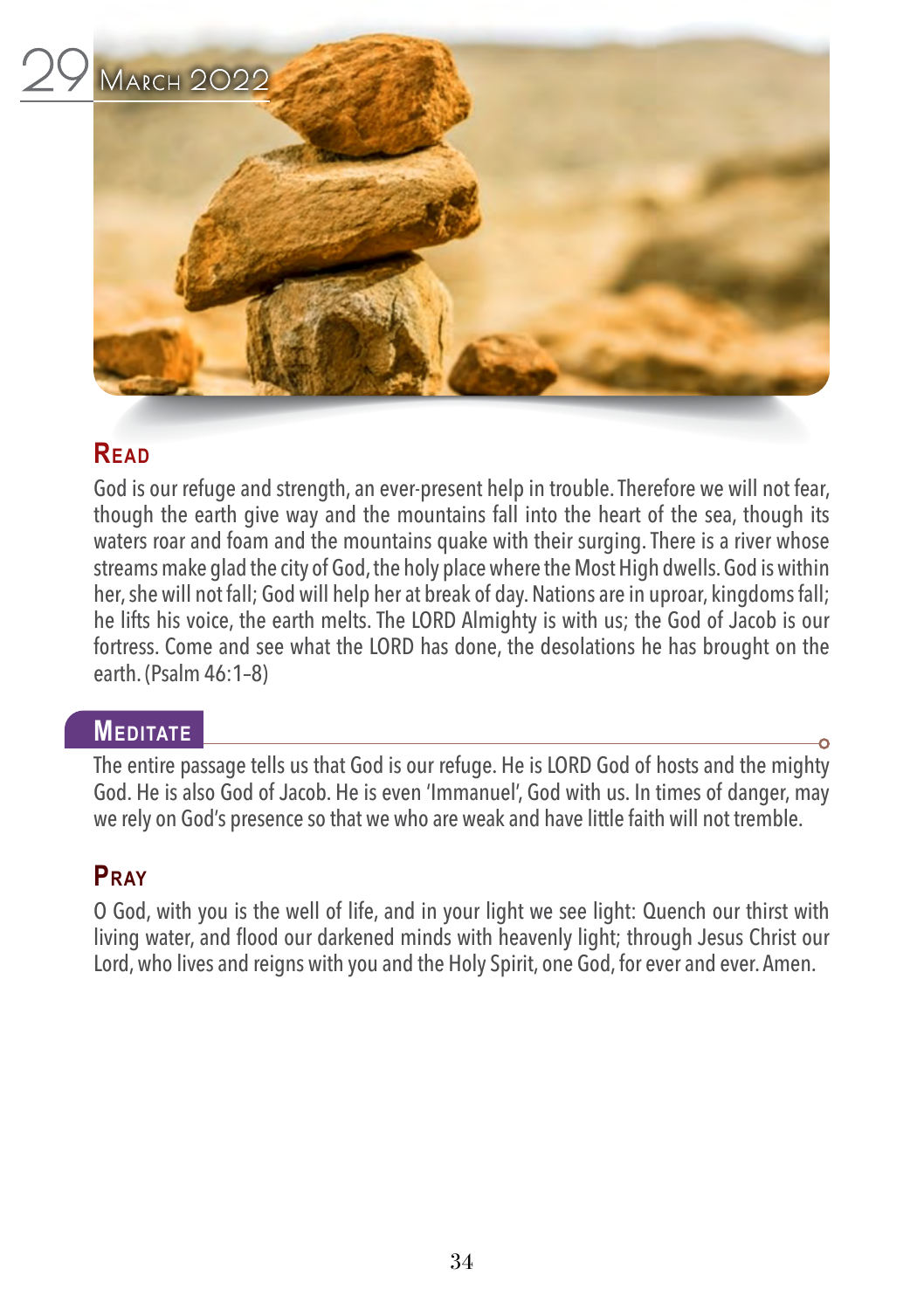

This is what the LORD says: "In the time of my favor I will answer you, and in the day of salvation I will help you; I will keep you and will make you to be a covenant for the people, to restore the land and to reassign its desolate inheritances, to say to the captives, 'Come out,' and to those in darkness, 'Be free!' "They will feed beside the roads and find pasture on every barren hill. They will neither hunger nor thirst, nor will the desert heat or the sun beat down on them. He who has compassion on them will guide them and lead them beside springs of water. I will turn all my mountains into roads, and my highways will be raised up. See, they will come from afar— some from the north, some from the west, some from the region of Aswan." Shout for joy, you heavens; rejoice, you earth; burst into song, you mountains! For the LORD comforts his people and will have compassion on his afflicted ones. But Zion said, "The LORD has forsaken me, the Lord has forgotten me." "Can a mother forget the baby at her breast and have no compassion on the child she has borne? Though she may forget, I will not forget you! (Isaiah 49:8–15)

## **MEDITATE**

A land of milk and honey is not necessarily a prerequisite of a time of favour and a day of salvation by God. God is calling upon His servants to go towards a land of desolate heritages. When God's people are willing to move forward, they shall feed along the ways (v9) and shall not hunger or thirst (v10), nor shall they be struck down by anything (v10), so that they will be guided by springs of water (v10). Such springs of water is not a nature of the desolate lands. Rather, they are things brought along when God's people answered and responded to go to the deserted land. These people are the blessings for the land. They indeed are the 'milk and honey'. Are you willing to leave your comfort zone and go to the deserted land with this in mind, so that we will witness how God turns tears into laughter, and deep pain into big embrace?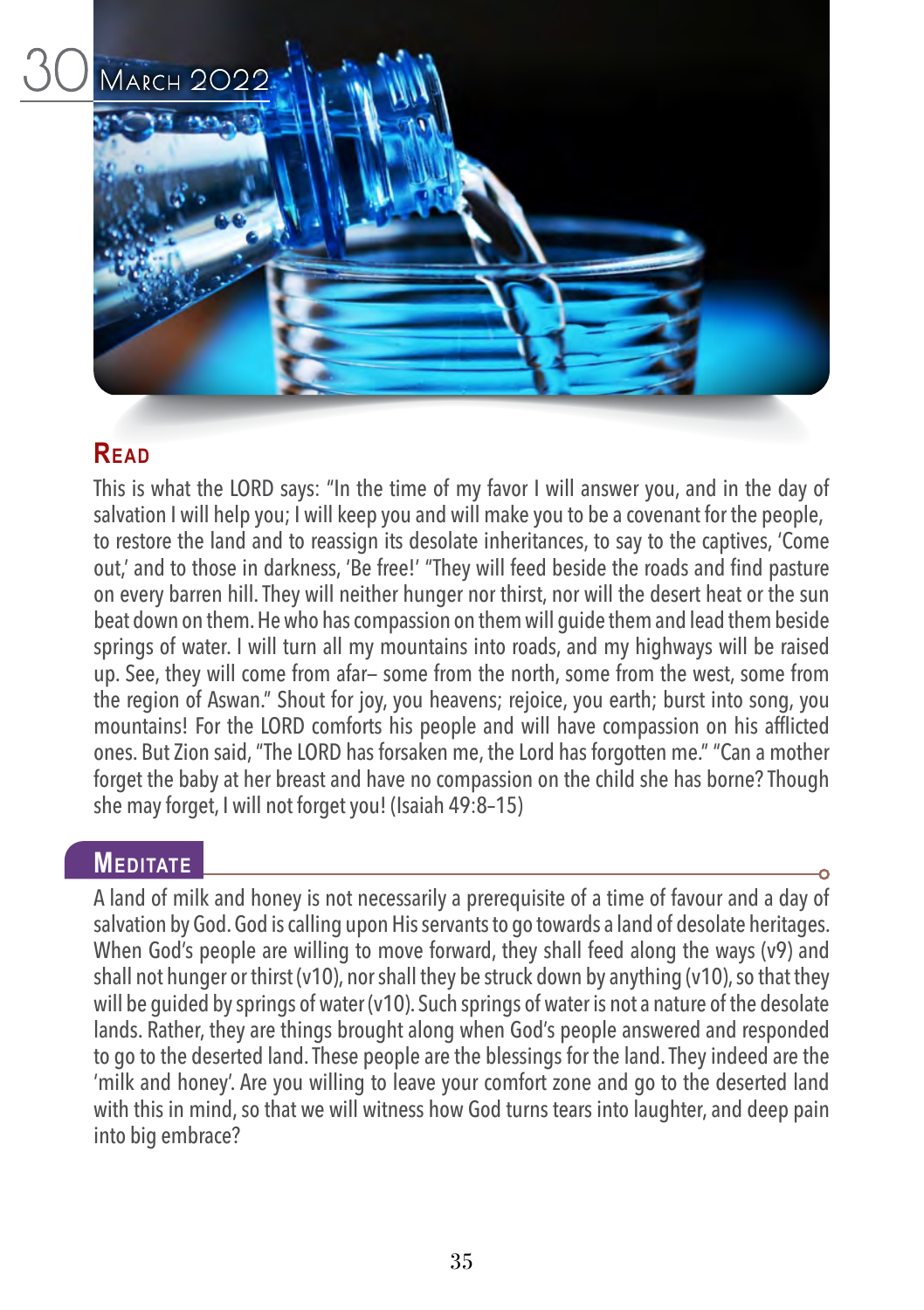# **Pray**

O Lord our God, you sustained your ancient people in the wilderness with bread from heaven: Feed now your pilgrim flock with the food that endures to everlasting life; through Jesus Christ your Son our Lord, who lives and reigns with you and the Holy Spirit, one God, for ever and ever. Amen.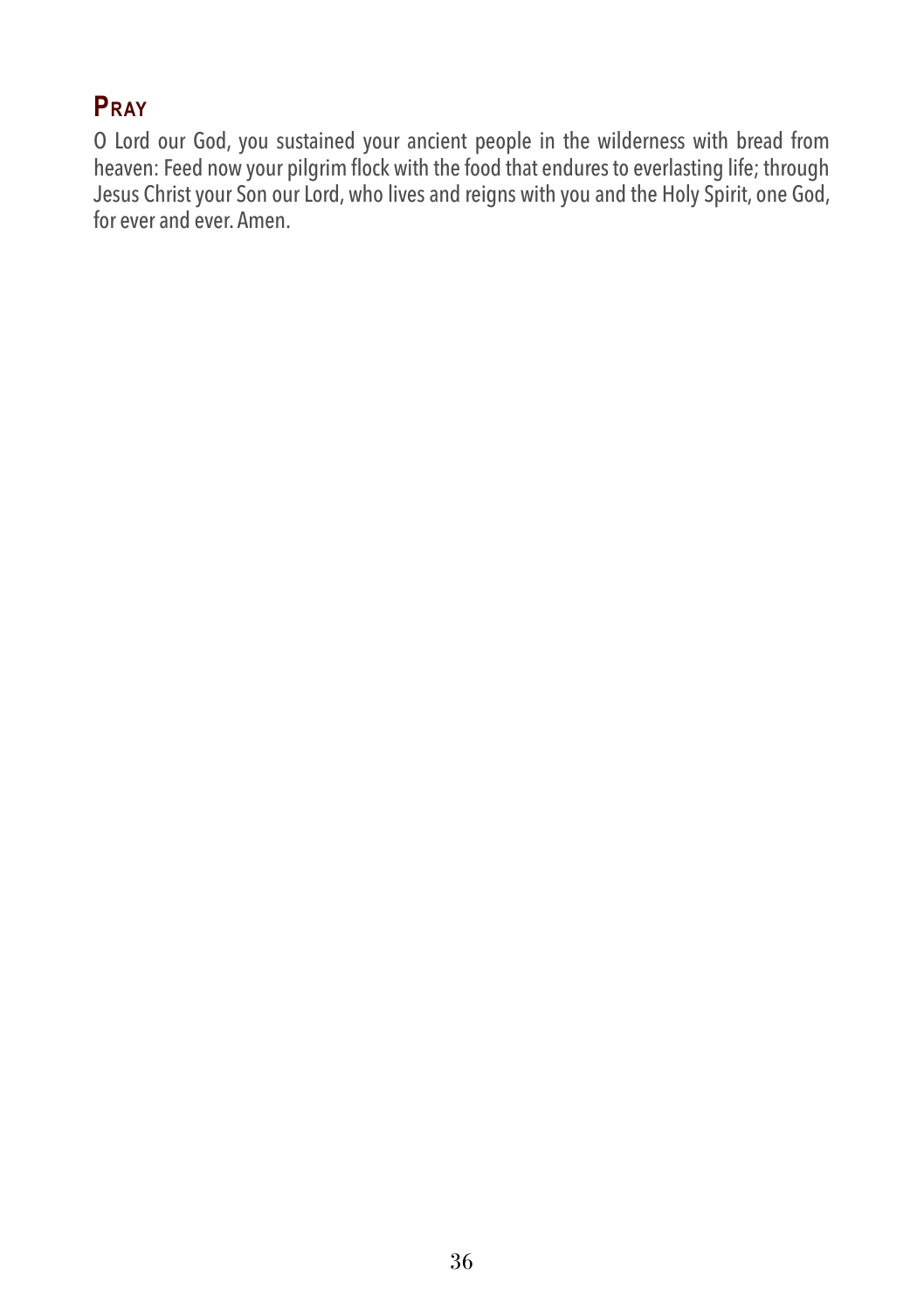

We have sinned, even as our ancestors did; we have done wrong and acted wickedly. When our ancestors were in Egypt, they gave no thought to your miracles; they did not remember your many kindnesses, and they rebelled by the sea, the Red Sea. (Psalm 106:6–7)

At Horeb they made a calf and worshiped an idol cast from metal. They exchanged their glorious God for an image of a bull, which eats grass. They forgot the God who saved them, who had done great things in Egypt, miracles in the land of Ham and awesome deeds by the Red Sea. So he said he would destroy them— had not Moses, his chosen one, stood in the breach before him to keep his wrath from destroying them. (Psalm 106:19–23)

## **MEDITATE**

The Israelites only believed in what they saw. Reflect on your own faith from this.

What reminders do the Israelites' rebellious behaviours give you? What are the things I should repent for before God?

# **Pray**

Almighty and most merciful God, drive from us all weakness of body, mind, and spirit; that, being restored to wholeness, we may with free hearts become what you intend us to be and accomplish what you want us to do; through Jesus Christ our Lord, who lives and reigns with you and the Holy Spirit, one God, for ever and ever. Amen.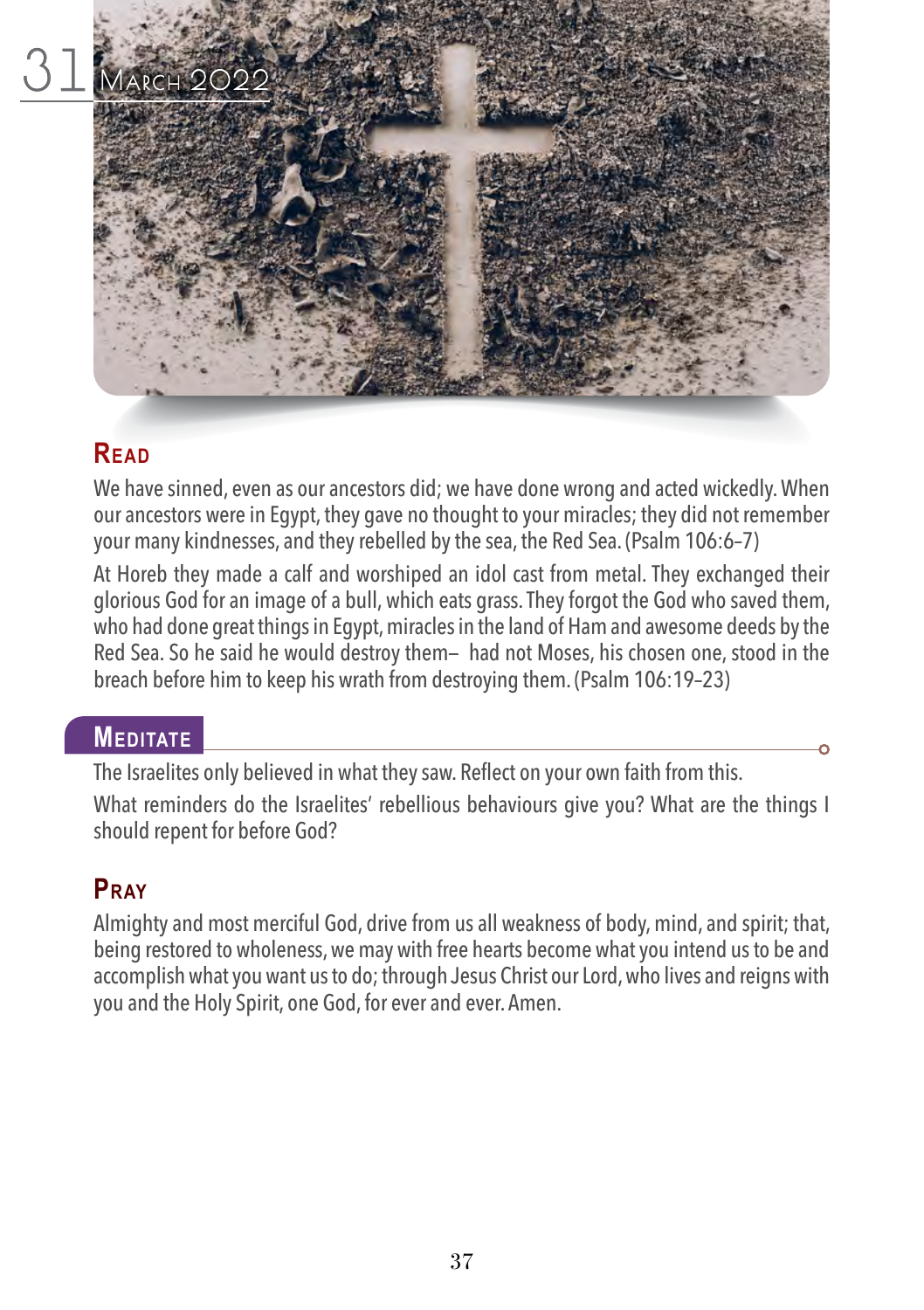

After this, Jesus went around in Galilee. He did not want to go about in Judea because the Jewish leaders there were looking for a way to kill him. But when the Jewish Festival of Tabernacles was near. (John 7:1–2)

However, after his brothers had left for the festival, he went also, not publicly, but in secret. (John 7:10)

At that point some of the people of Jerusalem began to ask, "Isn't this the man they are trying to kill? Here he is, speaking publicly, and they are not saying a word to him. Have the authorities really concluded that he is the Messiah? But we know where this man is from; when the Messiah comes, no one will know where he is from." Then Jesus, still teaching in the temple courts, cried out, "Yes, you know me, and you know where I am from. I am not here on my own authority, but he who sent me is true. You do not know him, but I know him because I am from him and he sent me." At this they tried to seize him, but no one laid a hand on him, because his hour had not yet come. (John 7:25–30)

#### **MEDITATE**

Thanks be to God. This is God's perfect will. To fulfil God's will, the Lord obeyed God and even died on the Cross. (Philippians 2:8) Today, Jesus has received honour and glory. God the Father has raised Him to the highest and given Him the name above all names. Therefore, for us who believe that Jesus is the Messiah, the Son of God, by believing Him we may have life in His name, the indwelling of the Spirit, and enjoy the living water.

# **Pray**

O God, you have given us the Good News of your abounding love in your Son Jesus Christ: So fill our hearts with thankfulness that we may rejoice to proclaim the good tidings we have received; through Jesus Christ our Lord, who lives and reigns with you and the Holy Spirit, one God, for ever and ever. Amen.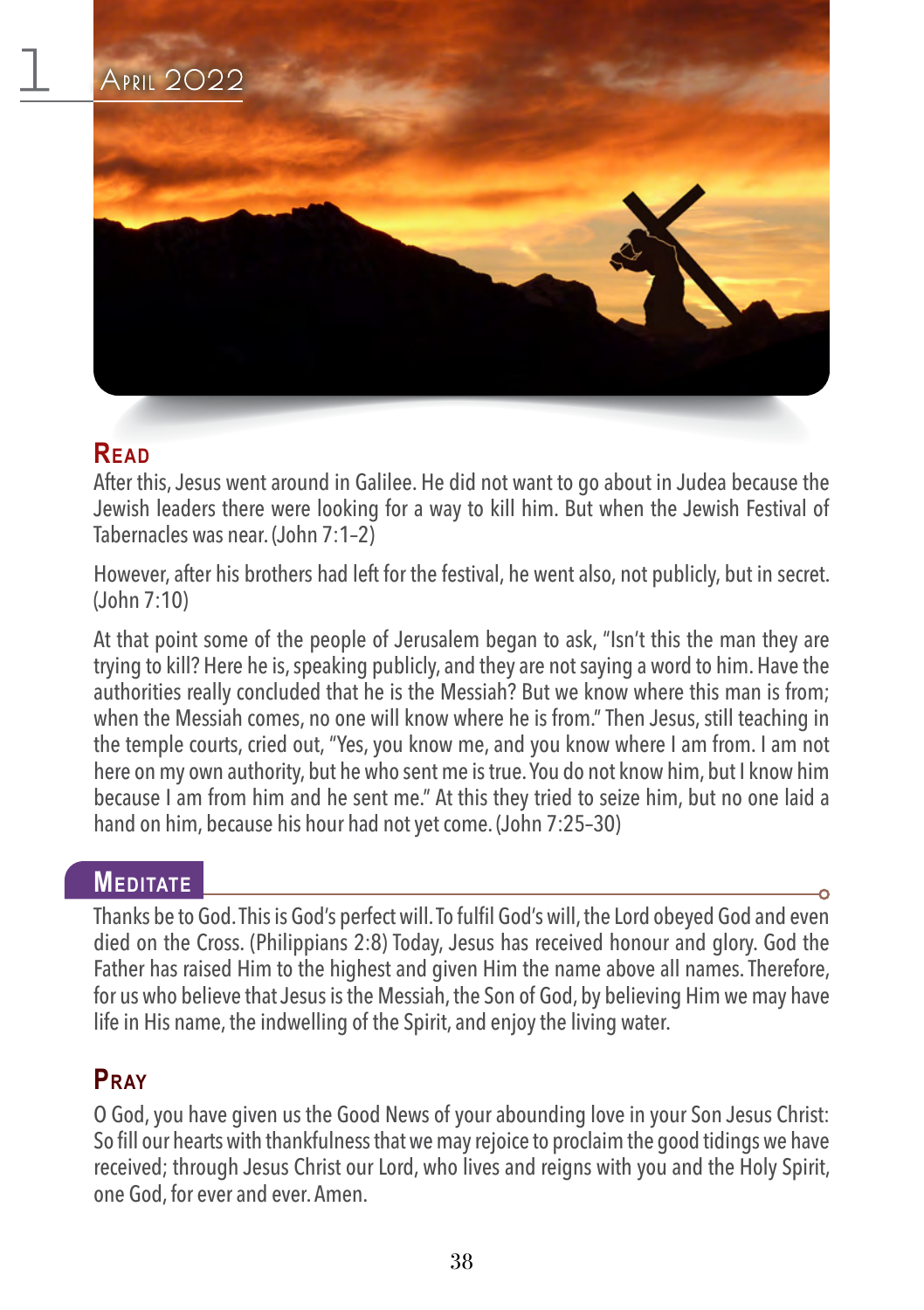

On the last and greatest day of the festival, Jesus stood and said in a loud voice, "Let anyone who is thirsty come to me and drink. Whoever believes in me, as Scripture has said, rivers of living water will flow from within them." By this he meant the Spirit, whom those who believed in him were later to receive. Up to that time the Spirit had not been given, since Jesus had not yet been glorified. On hearing his words, some of the people said, "Surely this man is the Prophet." Others said, "He is the Messiah." Still others asked, "How can the Messiah come from Galilee? Does not Scripture say that the Messiah will come from David's descendants and from Bethlehem, the town where David lived?" Thus the people were divided because of Jesus. Some wanted to seize him, but no one laid a hand on him. Finally the temple guards went back to the chief priests and the Pharisees, who asked them, "Why didn't you bring him in?" "No one ever spoke the way this man does," the guards replied. "You mean he has deceived you also?" the Pharisees retorted. "Have any of the rulers or of the Pharisees believed in him? No! But this mob that knows nothing of the law—there is a curse on them." Nicodemus, who had gone to Jesus earlier and who was one of their own number, asked, "Does our law condemn a man without first hearing him to find out what he has been doing?" They replied, "Are you from Galilee, too? Look into it, and you will find that a prophet does not come out of Galilee." (John 7:37–52)

#### **MEDITATE**

John 7:38 says, 'Whoever believes in me, as Scripture has said, rivers of living water will flow from within them.' We shall believe that God is happy to pour upon us His Holy Spirit. If a child keeps running around and does not sit properly to finish his meal, his mother will take up his bowl, follow him around to feed him.

Similarly, God will pour upon us the Holy Spirit. He chases us from behind and says, 'Don't run. Have a sip!' All we need to do is to believe in Him.